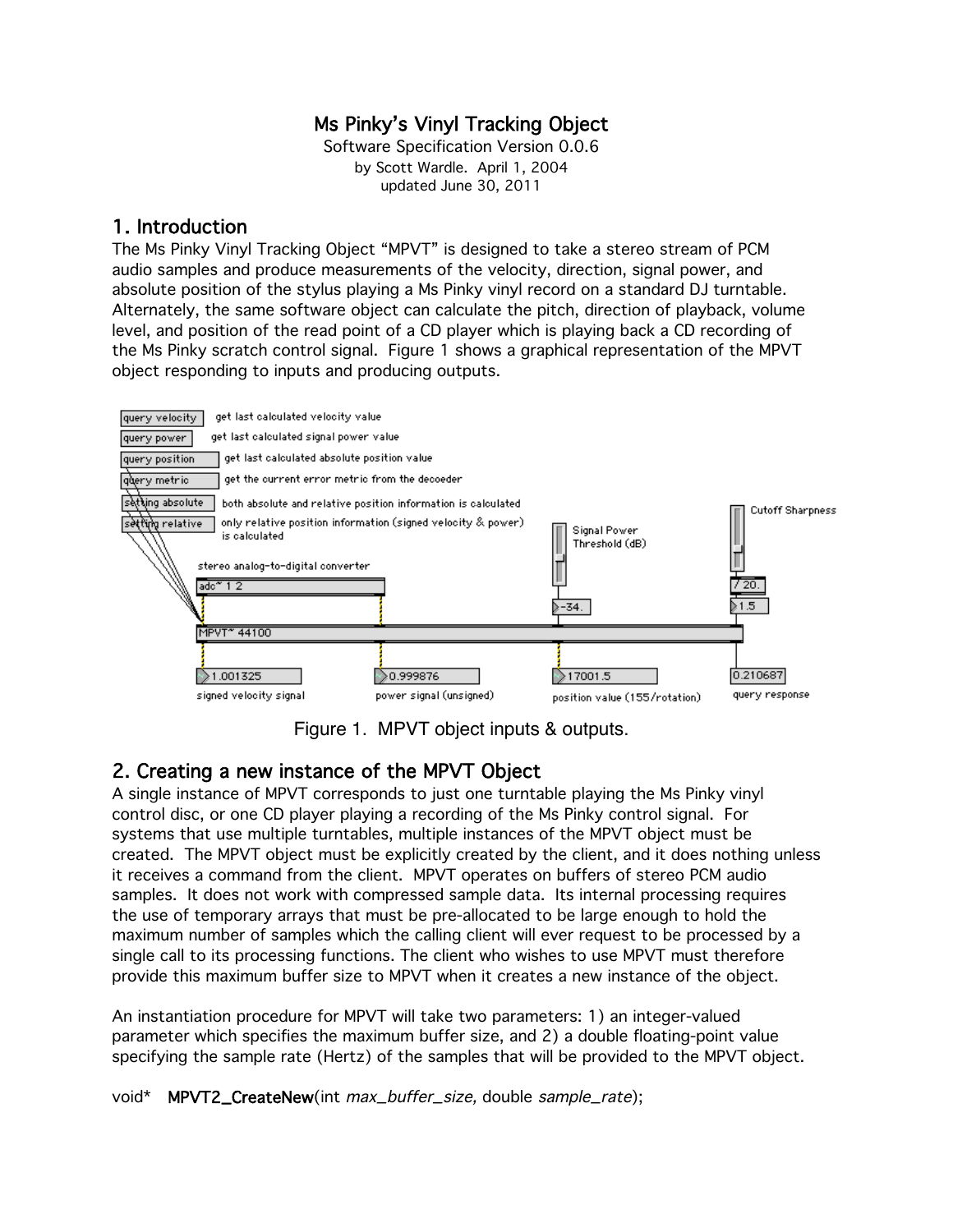The function MPVT2\_CreateNew(int,double) returns a void\* pointer which can be used appropriately to access the services of MPVT.

### 3. Destructing an instance of the MPVT Object

Each instance of the MPVT object should be explicitly destructed when it is no longer needed.

void MPVT2\_Destruct(void \*the\_object);

The pointer returned by MPVT2\_CreateNew is the same one that should be passed in as the single argument to MPVT2\_Destruct, and likewise as the first argument to all other MPVT functions except MPVT2\_CreateNew.

# 4. Processing Audio Samples using the MPVT Object

The MPVT object requires a stereo stream of PCM audio samples formatted as 32-bit floating-point values in the range [-1.0 ....1.0]. For each 32 input samples provided, MPVT provides one each of the following measurements:

- A. A signed Velocity measurment. The sign indicates direction of motion, forward being positive, backwards being negative. The magnitude represents the ratio of the speed of the playback device to the nominal 33-1/3 rpm. Hence, if the turntable playing the Ms Pinky vinyl control disc is turning at 45 rpm in the forward direction, the velocity value returned by MPVT will be approximately  $1.35 =$ 45/33.333333... Format: double-precision floating point.
- B. An unsigned Signal Power measurement. This is a value between 0.0 and 1.0 which corresponds roughly to an estimate of the signal power produced by the playback of the Vinyl Control Disc (alternately the CD recording of the control signal). This power measurement is very useful as a muting signal to combat the spurious incorrect measurements which gradually creep in as the velocity of the turntable approaches zero. Format: double-precision floating point.
- C. Absolute Position measurement. This measurement gives the absolute position of the playback read point (the phonograph stylus or the CD read head) as a value starting at zero, and increasing at a rate of 155.0390625 per rotation of the Ms Pinky Vinyl Control Disc. This can be expressed alternately as 86.1328125 per second of playback at the nominal rate of 33-1/3 turntable rpm. For the Ms Pinky CD-specific control signal, the absolute position values are returned at a rate of 172.265625 per second of playback at a nominal 0% pitch setting. In other words, the density of position stamps on the CD version is twice what it is on the vinyl. Due to the fact that a new valid absolute position measurement is only read from the vinyl at a rate of approximately 86.1328125 per second of playback at the nominal rate of 33-1/3 turntable rpm, there are many instances in which valid new velocity and signal power measurements are calculated, but absolute position is not. In those instances when absolute position can not be calculated by MPVT, the object returns a dummy value of -1.0. Care must be taken to avoid using these dummy values because the only meaning they contain is that no new absolute position information is currently available.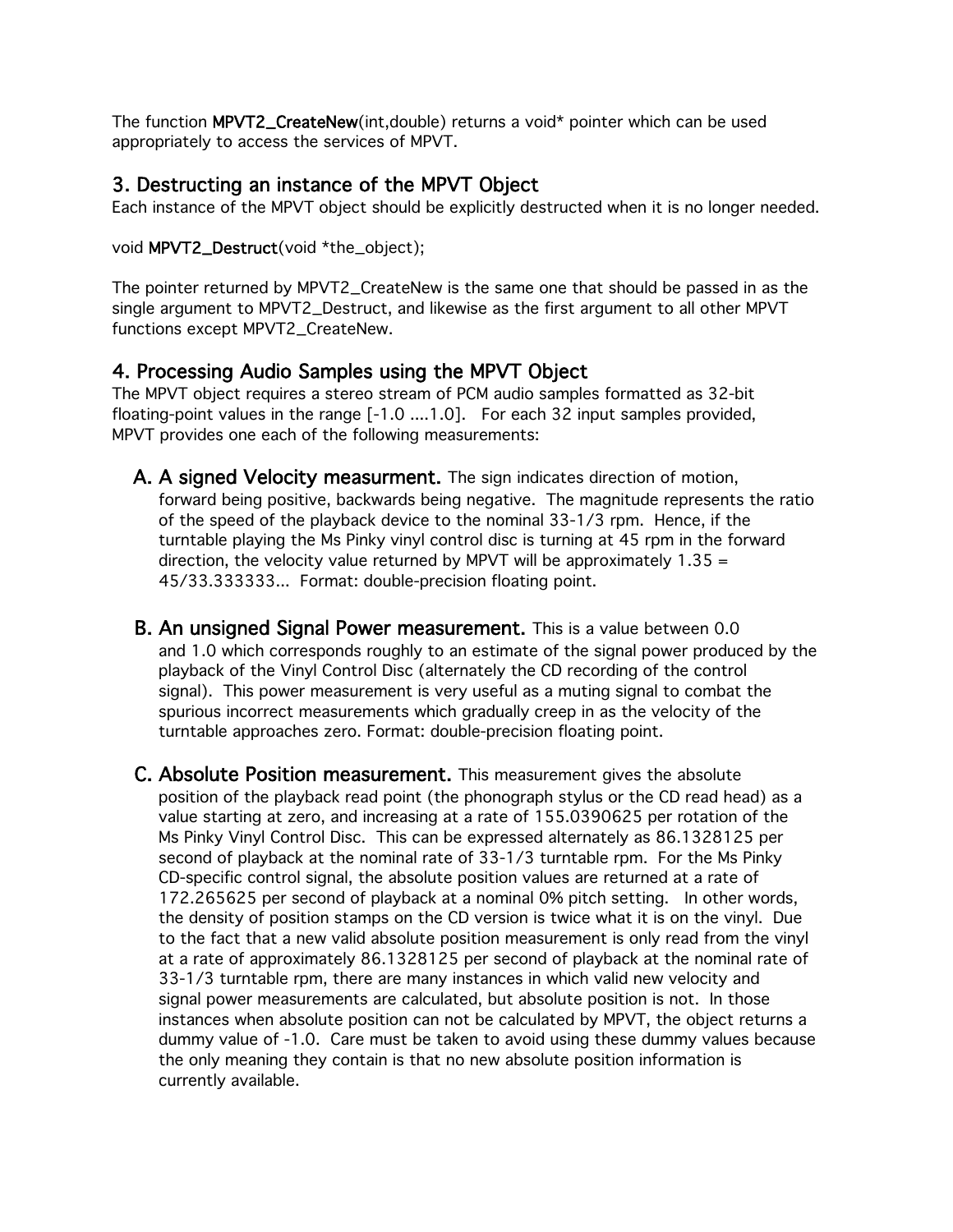#### void MPVT2\_ProcessBuffer(void \*the\_object, Float32 \*inBufferLeft, Float32 \*inBufferRight, long num\_samps, Float64 \*velocityVals, Float64 \*powerVals, Float64 \*positionVals, long &num\_measurements);

where again for the first argument clients should pass in the same pointer returnd by MPVT2\_CreateNew; inBufferLeft and inBufferRight point to arrays of samples from left and right stereo channels each of length num\_samps; velocityVals, powerVals, and positionVals each point to arrays (allocated by the calling client) that are large enough to hold the number of measurements that will be produced for the input sample arrays provided by the calling routine (approximately one measurement per 32 input samples), and num\_meaurements on return will hold the number of meaurements returned in the  $velocityVals, powerVals, and positionVals, arrays. Note that the arrays pointed to by$ velocityVals, powerVals, and positionVals should each be allocated to hold one value per 32 input samples, plus a safety margin of one additional element. IMPORTANT: the value of num\_meaurements that is passed into the routine when calling it should be equal to the length of the arrays pointed to by velocityVals, powerVals, and positionVals. MPVT\_ProcessBuffer will only return as many values into velocityVals, powerVals, and positionVals s as is specified by the value of num\_meaurements when the routine is called.

The application of the velocity values is very straightforward. They can be used to control, for example, the resampling ratio of a sample interpolator; where the resampling ratio is updated only once for each new value returned from MPVT\_ProcessBuffer.

The application of the power values is slightly more complicated. For most purposes, the power values should be converted to a smooth signal at the audio rate for application as a direct modulator signal on an audio rate signal such as the output of a sample interpolator. To create from the power values a signal at the audio rate which is also smooth, it is recommended that a sample-and-hold upsampling-by-32 conversion be used, followed by some appropriate form of low-pass filtering to remove the sharp transistions which would cause zippering artifacts in any audio signal to which the power values signal was applied. A suitable system for creating from the power values an audio rate signal which could be used to mute other signals at the audio rate is shown here:



# 5. Setting Parameters of the MPVT Object

### 5.1. Signal Power Threshold

The MPVT object operates on the audio input differently according to the signal level it receives. Because of the velocity-sensitive nature of the standard DJ phonograph stylus, no useful measurements can be made when the Ms Pinky Vinyl Control Disc is not moving on the turntable. As the turntable velocity approaches zero, the ability of the MPVT object to produce accurate measurements diminishes. In order to gracefully transition from high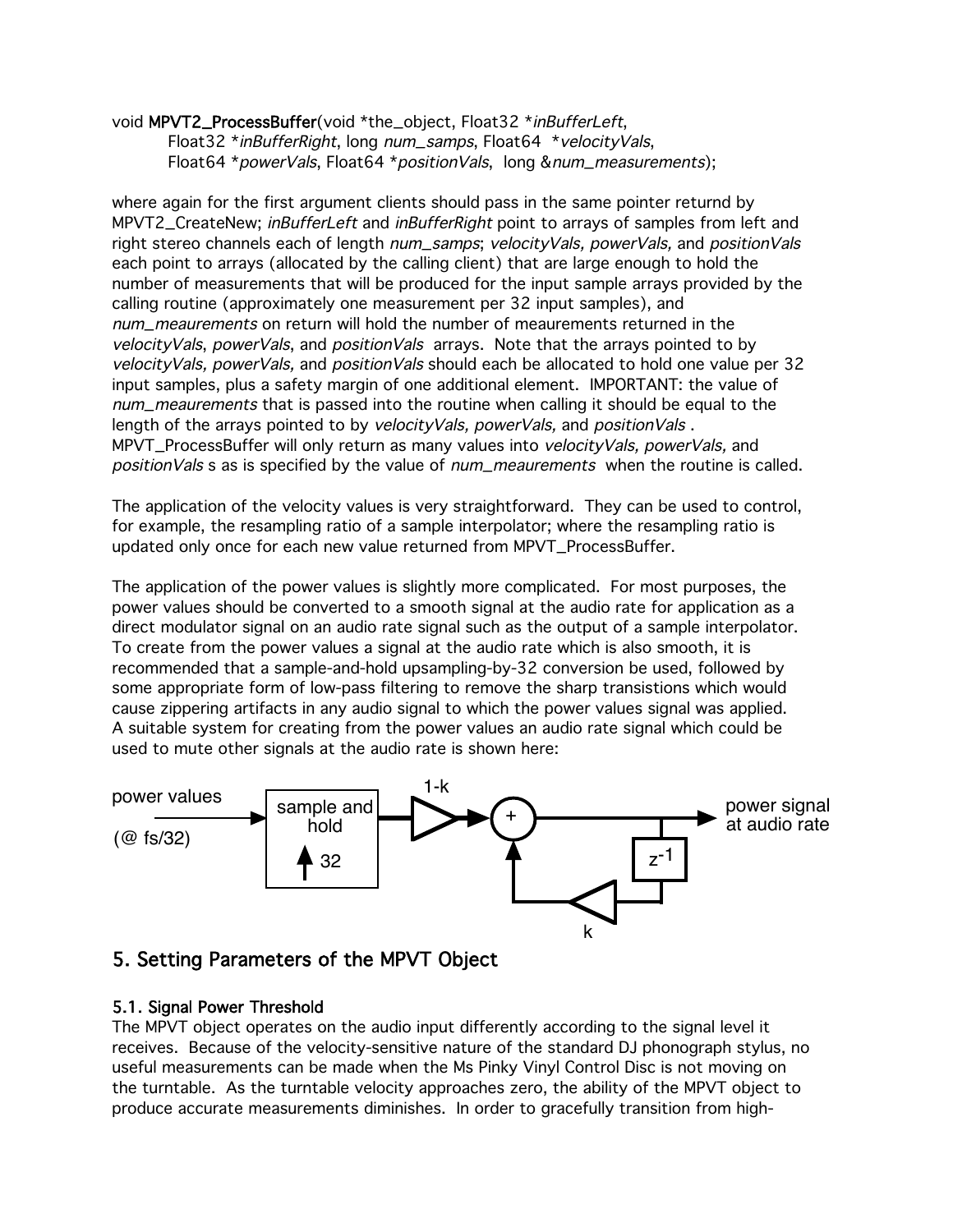confidence measurements to complete oblivion, a power threshold level is set in units of decibels below which MPVT applies a muting function to its power level output. Whenever the input signal power is measured and found to be below the specified threshold, MPVT basically assumes that no useful measurements can be made and therefore produces a value approaching zero as the Signal Power measurement discussed in 4-B.

void MPVT2\_SetSignalPowerThreshold(void \*the\_object, Float64 inThresh);

### 5.2. Cutoff Sharpness

As discussed in the previous section (5.1), MPVT gradually reduces its Signal Power measurement towards zero as it transitions from a state of high-confidence measurements to a state of oblivion. The sharpness of this transition is governed by the Cutoff Sharpness parameter, a double-precision floating-point value typically in the range [0.0 ... 10.0] . Setting Cutoff Sharpness to approximately 1.0 is a good starting point for finding the optimal setting. Higher values give sharper cutoff. Too low a value will cause MPVT not to do any useful thresholding.

void MPVT2\_SetCutoffSharpness(void \*the\_object, Float64 inSharpness);

### 5.3. Absolute Mode vs. Relative Mode

When set to operate in absolute mode, MPVT always attempts to calculate Velocity, Signal Power, and Absolute Position. When set to operate in relative mode, only Velocity and Signal Power are calculated. In relative mode, if MPVT were to be used to control an audio file playing back, then when the user lifted the needle and moved it to another spot on the Ms Pinky vinyl control disc, the audio file playing back would just continue playback at the point it left off when the needle was lifted. In absolute mode, the file would re-cue to the new position.

void MPVT2\_SetAbsoluteMode(void \*the\_object, Boolean inMode);

Passing the value "false" sets the operation of MPVT to relative mode. Passing the value "true" sets the operation to absolute mode.

### 5.4. Vinyl Generation

Use the MPVT\_SetVinylGeneration function to set the MPVT object to respond appropriately to the vinyl (or CD) you're using.

void MPVT2\_SetVinylGenerations(void \*the\_object, long generation);

The following values for the variable "generation" are recognized by MPVT\_SetVinylGeneration, and will set the MPVT object to respond to signals as follows:

- 0) 1st Generation Ms Pinky Vinyl.
- 1) 2nd Generation Ms Pinky Vinyl.
- 2) 3rd Generation Ms Pinky Vinyl.
- 3) 4th Generation Ms Pinky Vinyl.
- 4) "Torq" vinyl (M-Audio)
- 5) 5th Generation Ms Pinky CD Control
- 6) "Reflex" vinyl (PCDJ).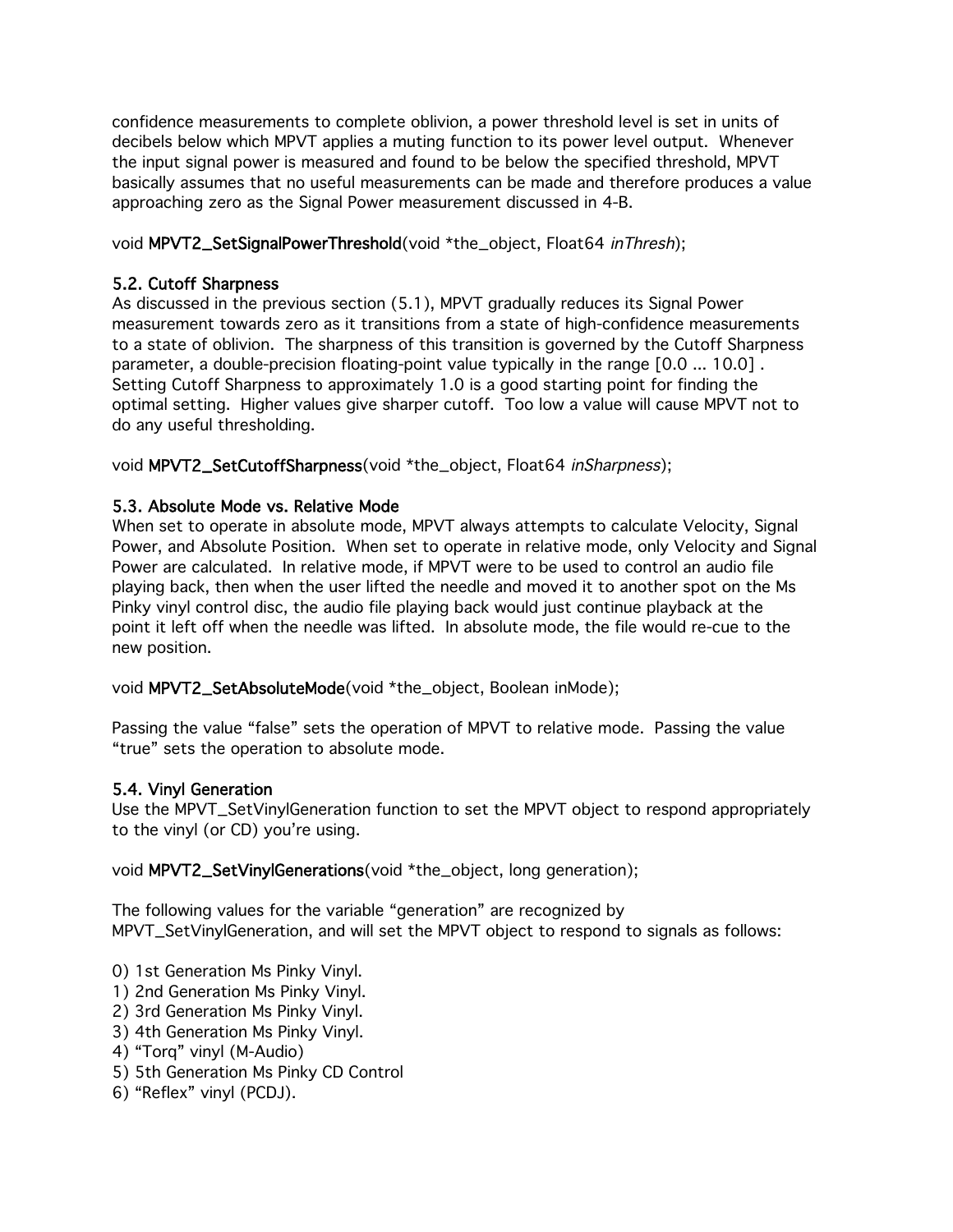#### 5.5. Sample Rate

Should the sampling rate of the samples you're providing to MPVT change during operation, you should call this function

void MPVT2\_SetSampleRate(void \*the\_object, Float64 inSampleRate);

in order to renormalize the MPVT object's internal processing to the new sampling rate. As with all other MPVT functions, the first argument is a pointer to the MPVT object itself. The second argument is simply the new sampling rate in units of Hertz.

# 6. Querying the MPVT Object

### 6.1. Querying the Error Metric

The MPVT object decodes the patterns of tones on the record into binary numbers that represent positions on the surface of the vinyl. In the process of decoding, it produces an "error metric" which is a measure of the amount of distortion and noise present in the signal. When setting up the system initially, and when troubleshooting a system that is malfunctioning, querying for the error metric is a useful check to see if the decoder is happy.

Float64 MPVT2\_Query\_ErrorMetric(void \*the\_object);

The function simply returns a 64-bit floating point value indicating the error metric. If the value is much higher than 0.5, the decoder is not happy. The cause of this could be anything from an ungrounded turntable to a buildup of dust around the stylus. So it doens't tell you specifically what the problem is, but at least it provides a warning that something needs checked. In normal, healthy Ms Pinky vinyl tracking scenarios, the error metric should range from about 0.1 to about 0.2.

### 6.1. Querying the Velocity, Signal Power, and Absolute Position

The MPVT object can also be queried asynchronously from the calls to **ProcessBuffer** for the three measured quantities described in 4-A through 4-C (Velocity, Signal Power, and Absolute Position).

Float64 MPVT2\_Query\_Velocity(void \*the\_object); Float64 MPVT2\_Query\_SignalPower(void \*the\_object); Float64 MPVT2\_Query\_AbsolutePosition(void \*the\_object);

These functions return the last calculated value for each measurement. It is not a good idea to use these querying methods to control the playback of an audio file, for instance, in a virtual scratching application. The resulting granularity of the measurements applied to the file control will not be sufficient to provide realistic virtual scratching. These methods are, however, very useful for updating display values in your GUI or for otherwise monitoring your Ms Pinky system performance.